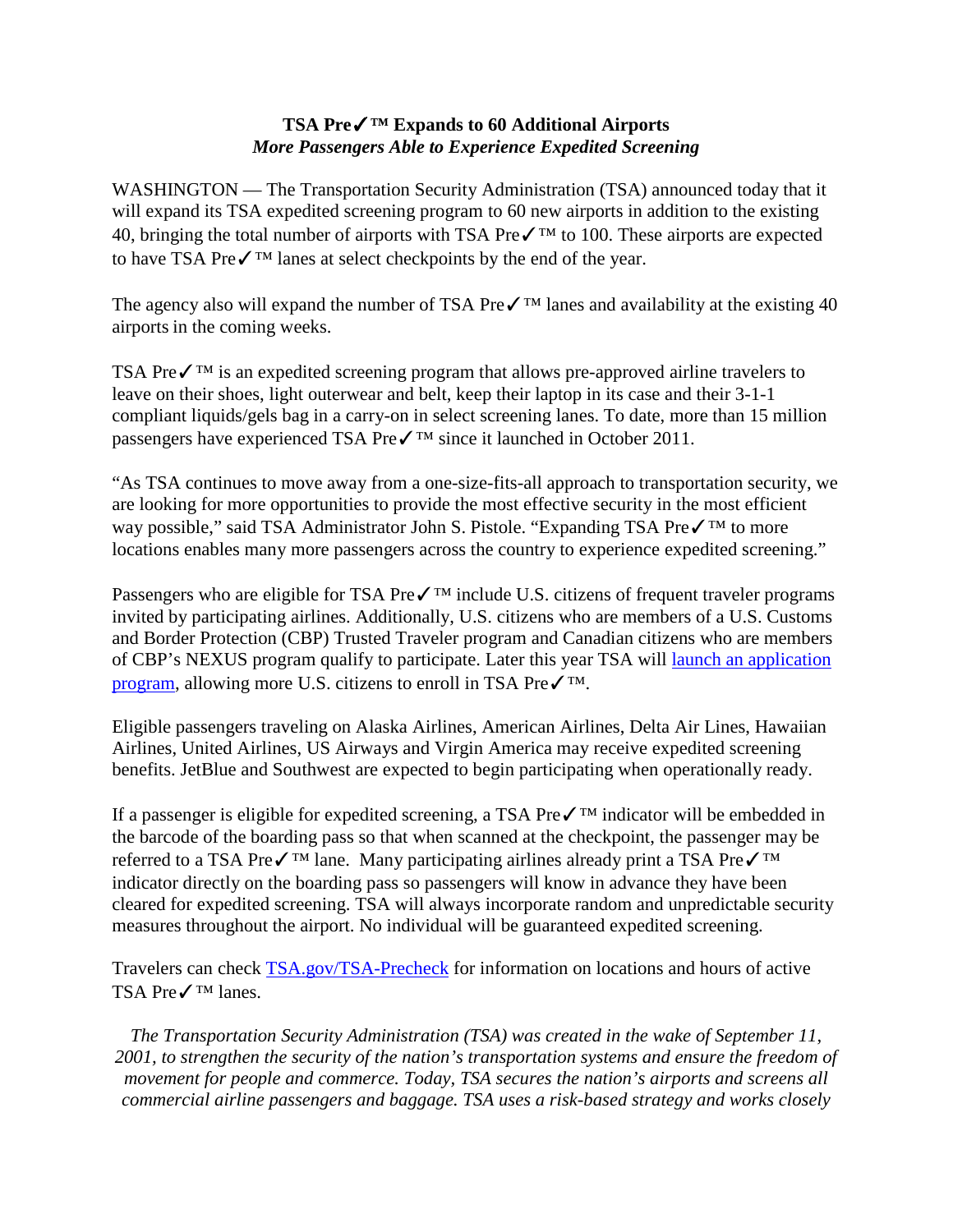*with transportation, law enforcement and intelligence communities to set the standard for excellence in transportation security. TSA's workforce comprises approximately 50,000 frontline officers who screen approximately 1.8 million travelers each day at more than 450 airports nationwide. For more information about TSA, please visit our website at [www.tsa.gov.](http://www.tsa.gov/)*

# # #

## **TSA Pre**✓**™ locations:**

*An asterisk denotes a current TSA Pre*✓*™ location. Once new TSA Pre*✓*™ locations are active, they will be listed on TSA.gov.* 

## **Alabama:**

Birmingham-Shuttlesworth International Airport

## **Alaska:**

Ted Stevens Anchorage International Airport\*

#### **Arizona:**

Phoenix Sky Harbor International Airport\* Tucson International Airport

## **Arkansas:**

Bill and Hillary Clinton National Airport (Little Rock)

## **California:**

Bob Hope Airport (Burbank) Fresno Yosemite International Airport John Wayne Airport (Orange County)\* Long Beach Airport Los Angeles International Airport\* Oakland International Airport Ontario International Airport Sacramento International Airport San Diego International Airport San Francisco International Airport\* San Jose International Airport

## **Colorado:**

Colorado Springs Airport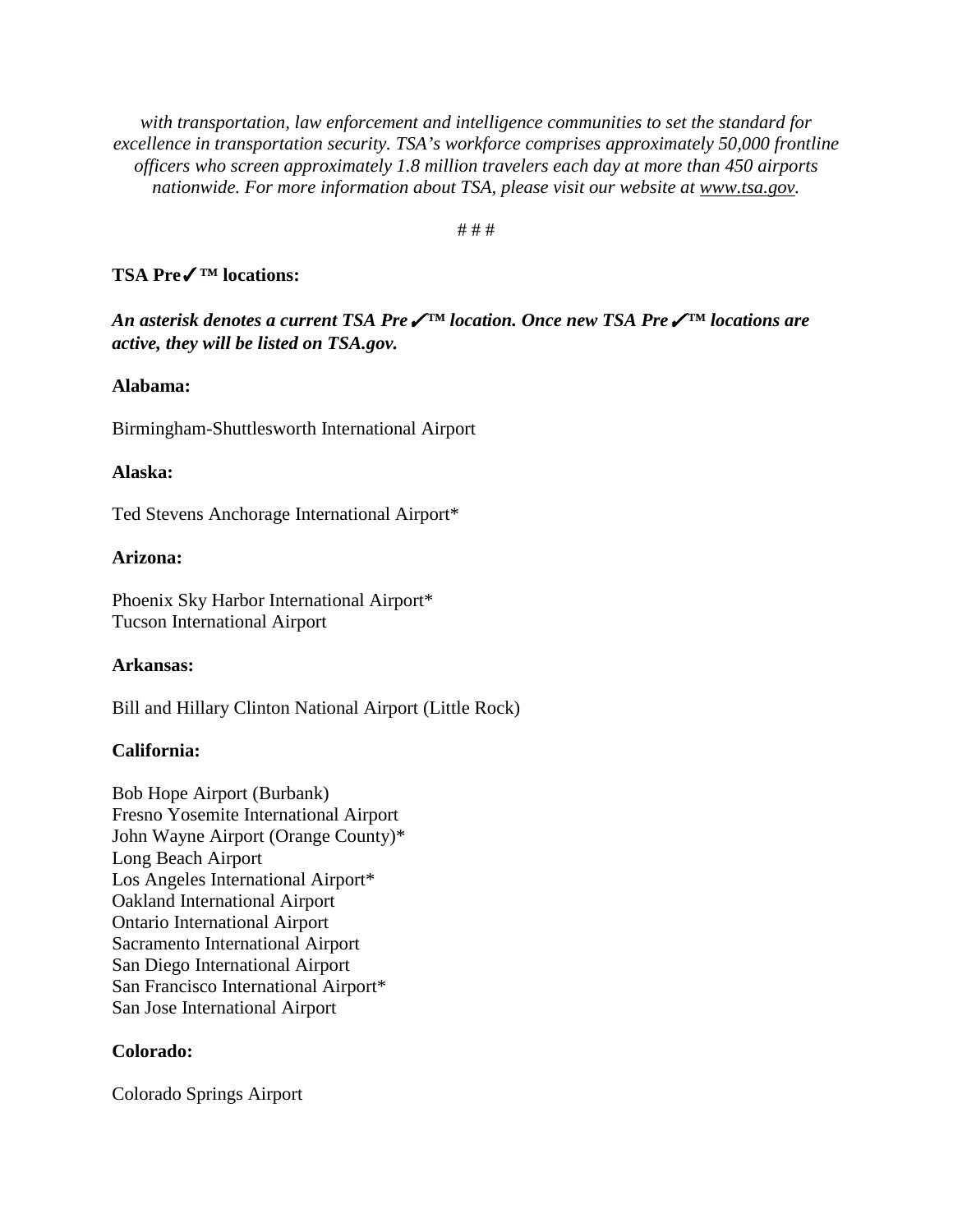Denver International Airport\*

## **Connecticut:**

Bradley International Airport (Hartford)

# **Florida:**

Fort Lauderdale-Hollywood International Airport\* Jacksonville International Airport Miami International Airport\* Orlando International Airport\* Palm Beach International Airport (West Palm Beach) Pensacola International Airport Southwest Florida International Airport (Fort Myers) Tampa International Airport\*

# **Georgia:**

Hartsfield-Jackson Atlanta International Airport\* Savannah/Hilton Head International Airport

# **Guam:**

Antonio B. Won Pat International Airport (Hagåtña)

# **Hawaii:**

Honolulu International Airport\* Kahului Airport Kona International Airport Lihue Airport

## **Idaho:**

Boise Airport

## **Illinois:**

Chicago Midway International Airport Chicago O'Hare International Airport\*

## **Indiana:**

Indianapolis International Airport\*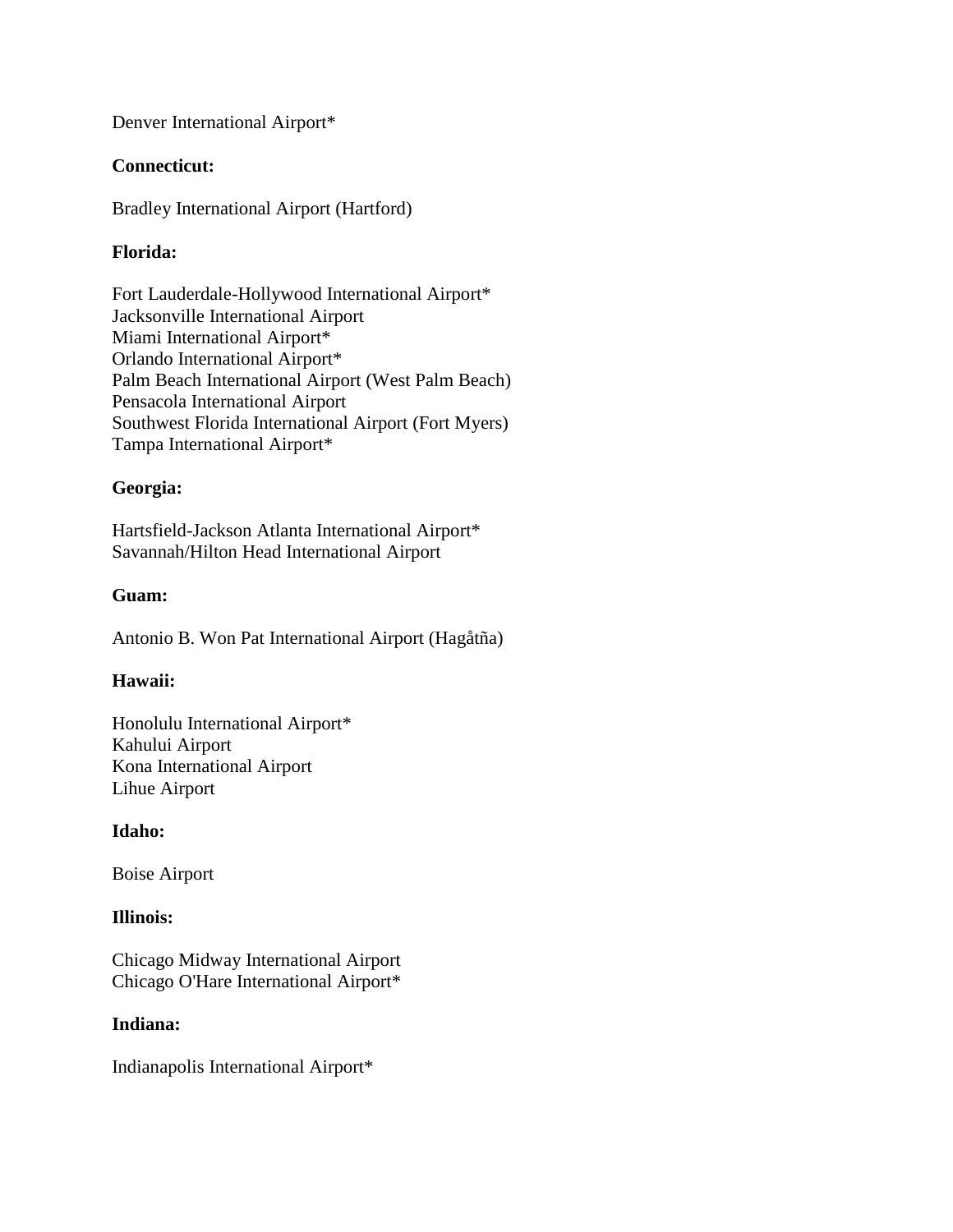## **Iowa:**

Des Moines International Airport

## **Kansas:**

Wichita Mid-Continent Airport

## **Kentucky:**

Louisville International Airport

## **Louisiana:**

Louis Armstrong New Orleans International Airport

## **Maine:**

Portland International Jetport

#### **Maryland:**

Baltimore/Washington International Thurgood Marshall Airport\*

## **Massachusetts:**

Boston Logan International Airport\*

#### **Michigan:**

Detroit Metropolitan Wayne County Airport\* Gerald R. Ford International Airport (Grand Rapids)

## **Minnesota:**

Minneapolis-Saint Paul International Airport\*

#### **Missouri:**

Kansas City International Airport Lambert-St. Louis International Airport\*

## **Nebraska:**

Eppley Airfield (Omaha)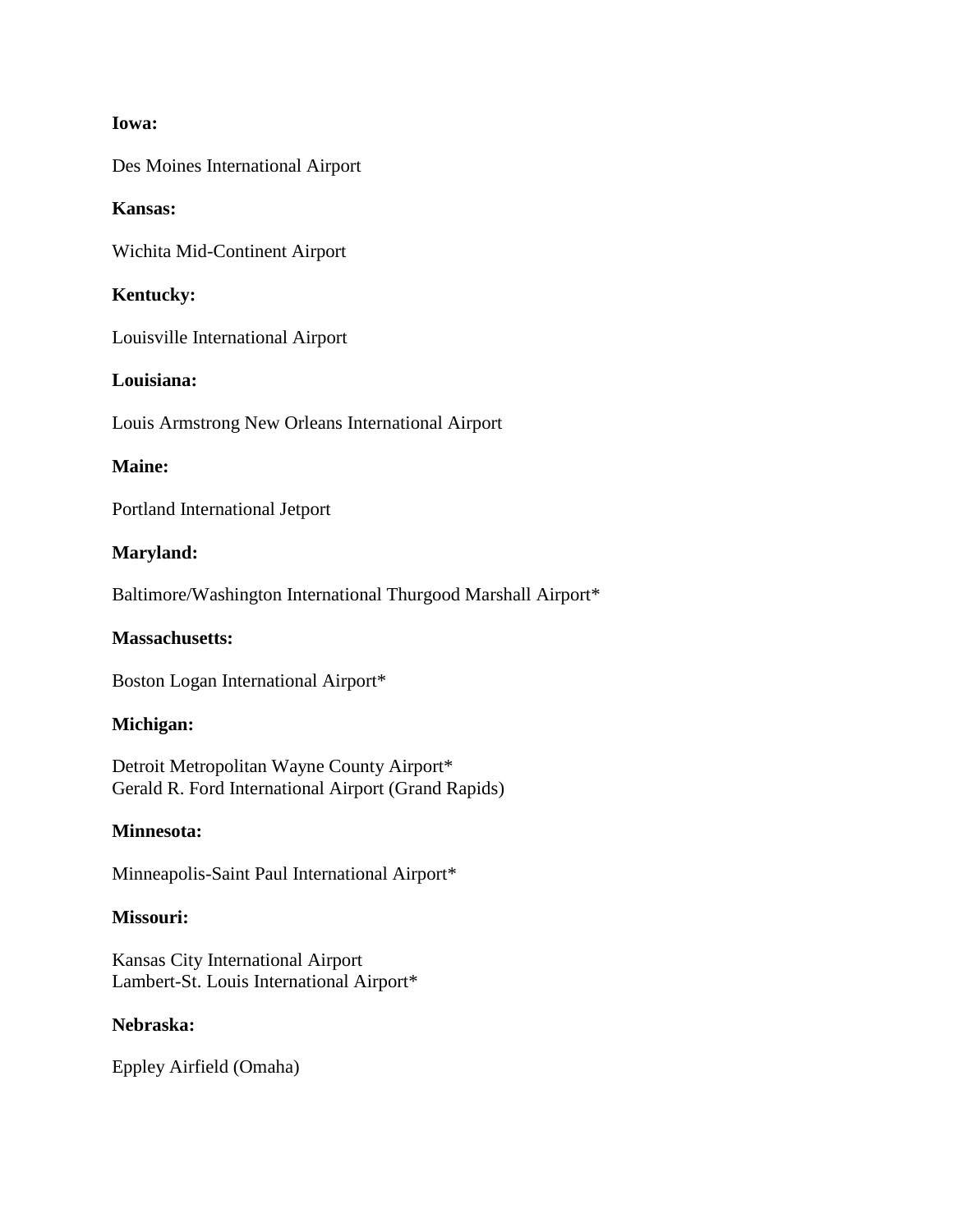## **Nevada:**

McCarran International Airport (Las Vegas)\* Reno-Tahoe International Airport

## **New Hampshire:**

Manchester-Boston Regional Airport

## **New Jersey:**

Newark Liberty International Airport\*

#### **New Mexico:**

Albuquerque International Sunport

## **New York:**

Albany International Airport Buffalo Niagara International Airport Greater Rochester International Airport John F. Kennedy International Airport (New York City)\* LaGuardia Airport (New York City)\* Syracuse Hancock International Airport Westchester County Airport

## **North Carolina:**

Charlotte-Douglas International Airport\* Piedmont Triad International Airport (Greensboro) Raleigh-Durham International Airport\*

#### **Ohio:**

Akron-Canton Airport Cincinnati/Northern Kentucky International Airport\* Cleveland Hopkins International Airport\* Dayton International Airport Port Columbus International Airport

#### **Oklahoma:**

Tulsa International Airport Will Rogers World Airport (Oklahoma City)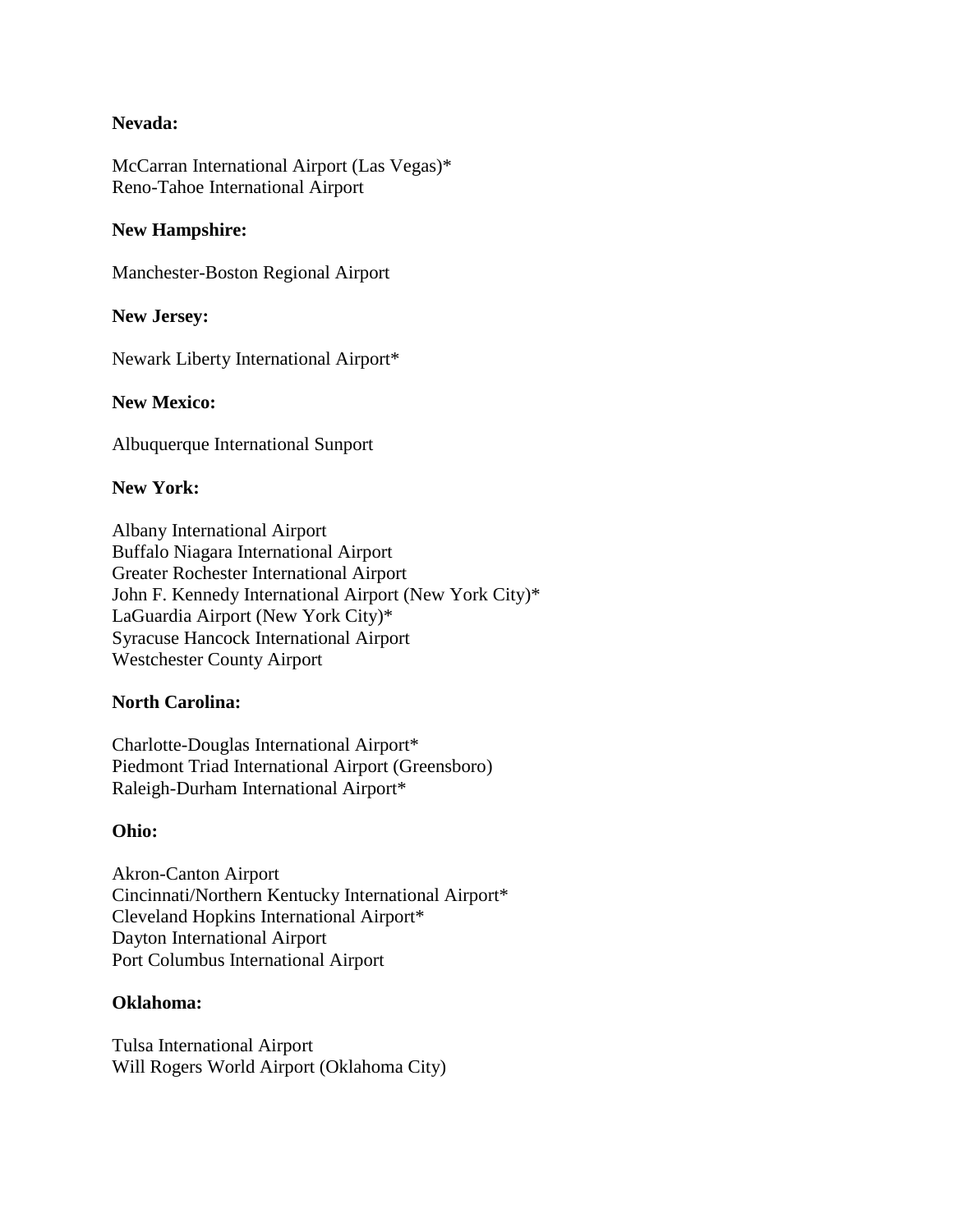## **Oregon:**

Portland International Airport\*

## **Pennsylvania:**

Philadelphia International Airport\* Pittsburgh International Airport\*

## **Puerto Rico:**

Luis Muñoz Marín International Airport (San Juan)\*

## **Rhode Island:**

T. F. Green Airport (Providence)

## **South Carolina:**

Charleston International Airport Greenville-Spartanburg International Airport Myrtle Beach International Airport

## **Tennessee:**

McGhee Tyson Airport (Knoxville) Memphis International Airport\* Nashville International Airport\*

## **Texas:**

Austin-Bergstrom International Airport\* Dallas/Fort Worth International Airport\* Dallas Love Field El Paso International Airport George Bush Intercontinental Airport (Houston)\* San Antonio International Airport William P. Hobby Airport (Houston)

## **Utah:**

Salt Lake City International Airport\*

## **Virginia:**

Norfolk International Airport